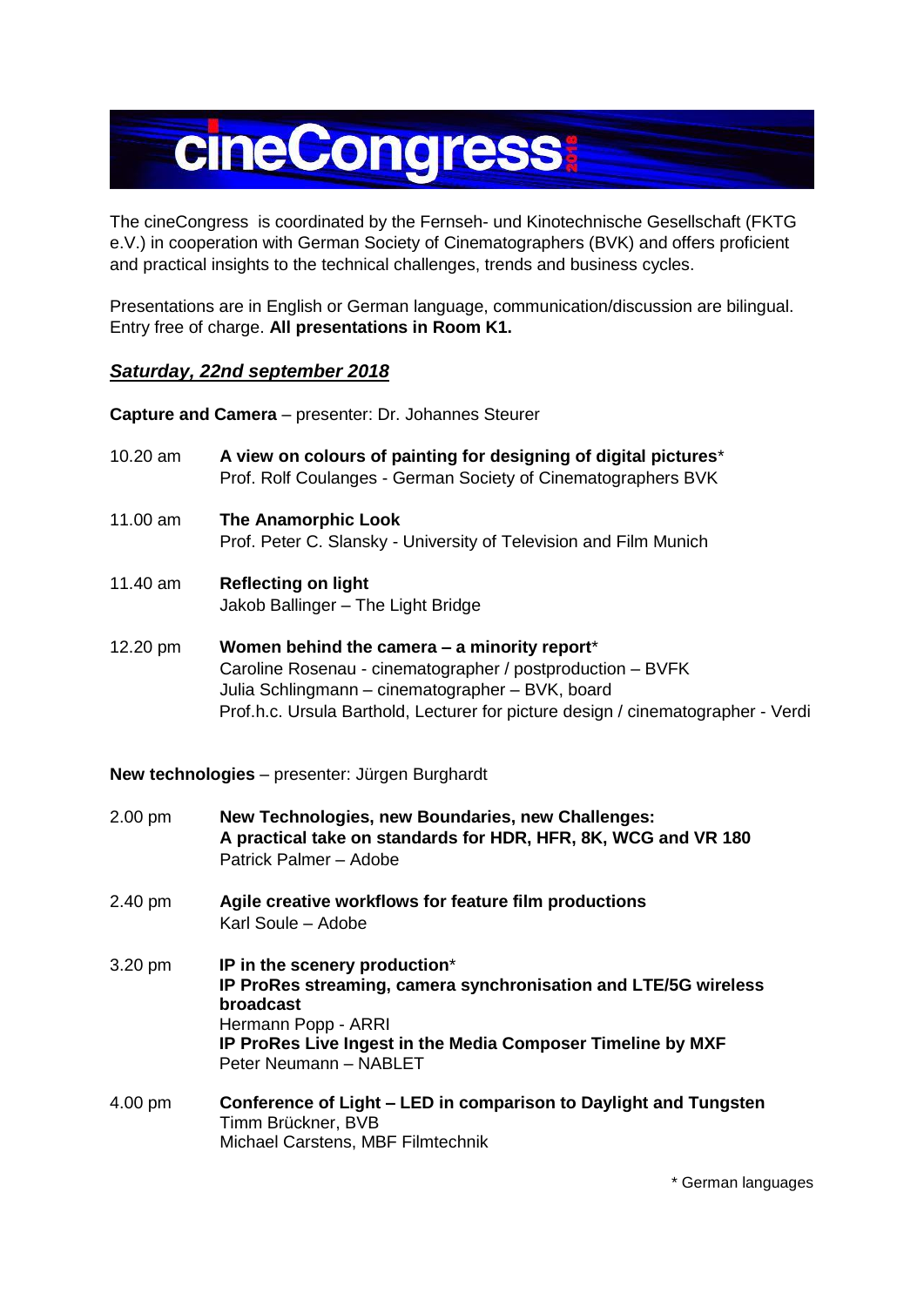

## *Sunday 23rd september 2018*

**Formats -** presenter: Dr. Rainer Schäfer – IRT

- 10.20 am **Componentized Media - A Technology Strategy for Global Media Distribution** John Hurst - CineCert, LLC
- 10.50 am **IMF Fileformat Overview** Pierre-Anthony Lemieux – Sandflow Consulting
- 11.20 am **RAW or not RAW. Recording formats at the year 2018**\* Sebastian Leske – Sony
- 11.50 am **Panel discussion – IMF Workflows**
- **Workflows – Production -** presenter: Dr. Siegfried Fößel
- 1.30 pm **Making of Mindhunter** Van Bedient – Adobe
- 2.15 pm **4K Short Films Screening – Tokyo Dance bts** Michaela Frank - Band Pro Film & Digital Inc.
- 3.00 pm **Crew Tech - Technologieplattform Filmwirtschaft Interdisciplinary innovation network for the development of sustainable film technologies**\* Oliver Zenglein – Initiator and CEO Crew United Katrin Richthofer – Project coordination for innovation und technologytransfer Nicola Knoch, CSR-Consultant and facilitator
- 3.30 pm **Get- Together** Crew Tech Technologieplattform Filmwirtschaft
- 4.00 pm **Networkstart for interested** Crew Tech Technologieplattform **Filmwirtschaft**

\* German languages